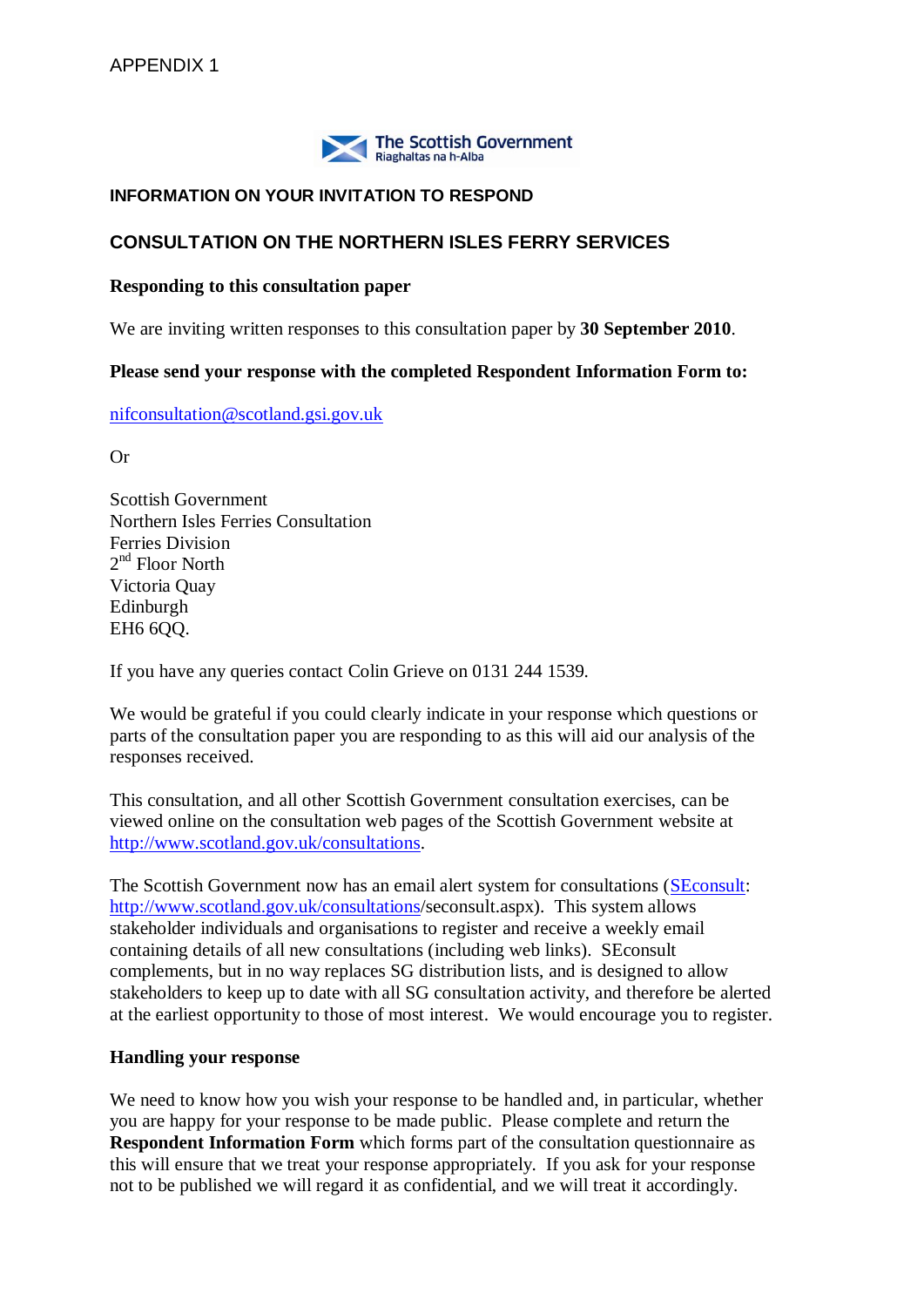All respondents should be aware that the Scottish Government are subject to the provisions of the Freedom of Information (Scotland) Act 2002 and would therefore have to consider any request made to it under the Act for information relating to responses made to this consultation exercise.

## **Next steps in the process**

Where respondents have given permission for their response to be made public and after we have checked that they contain no potentially defamatory material, responses will be made available to the public in the Scottish Government Library (see the attached Respondent Information Form). Responses will be made available to the public in the Scottish Government Library by 28 October 2010 and on the [Scottish Government](http://www.scotland.gov.uk/consultations)  [consultation](http://www.scotland.gov.uk/consultations) web pages by 4 November 2010. You can make arrangements to view responses by contacting the SG Library on 0131 244 4552. Responses can be copied and sent to you, but a charge may be made for this service.

### **What happens next?**

Following the closing date, all responses will be analysed and considered along with any other available evidence. This will assist the Scottish Government in selecting the most appropriate options for supporting the Northern Isles ferry services from 2012-18, and will also inform the development of the tender documents in respect of these services.

### **Comments and complaints**

If you have any comments about how this consultation exercise has been conducted, please send them to:

Scottish Government Northern Isles Ferries Consultation Ferries Division 2<sup>nd</sup> Floor North Victoria Quay Edinburgh EH6 6QQ.

E-mail: [nifconsultation@scotland.gsi.gov.uk](mailto:nifconsultation@scotland.gsi.gov.uk)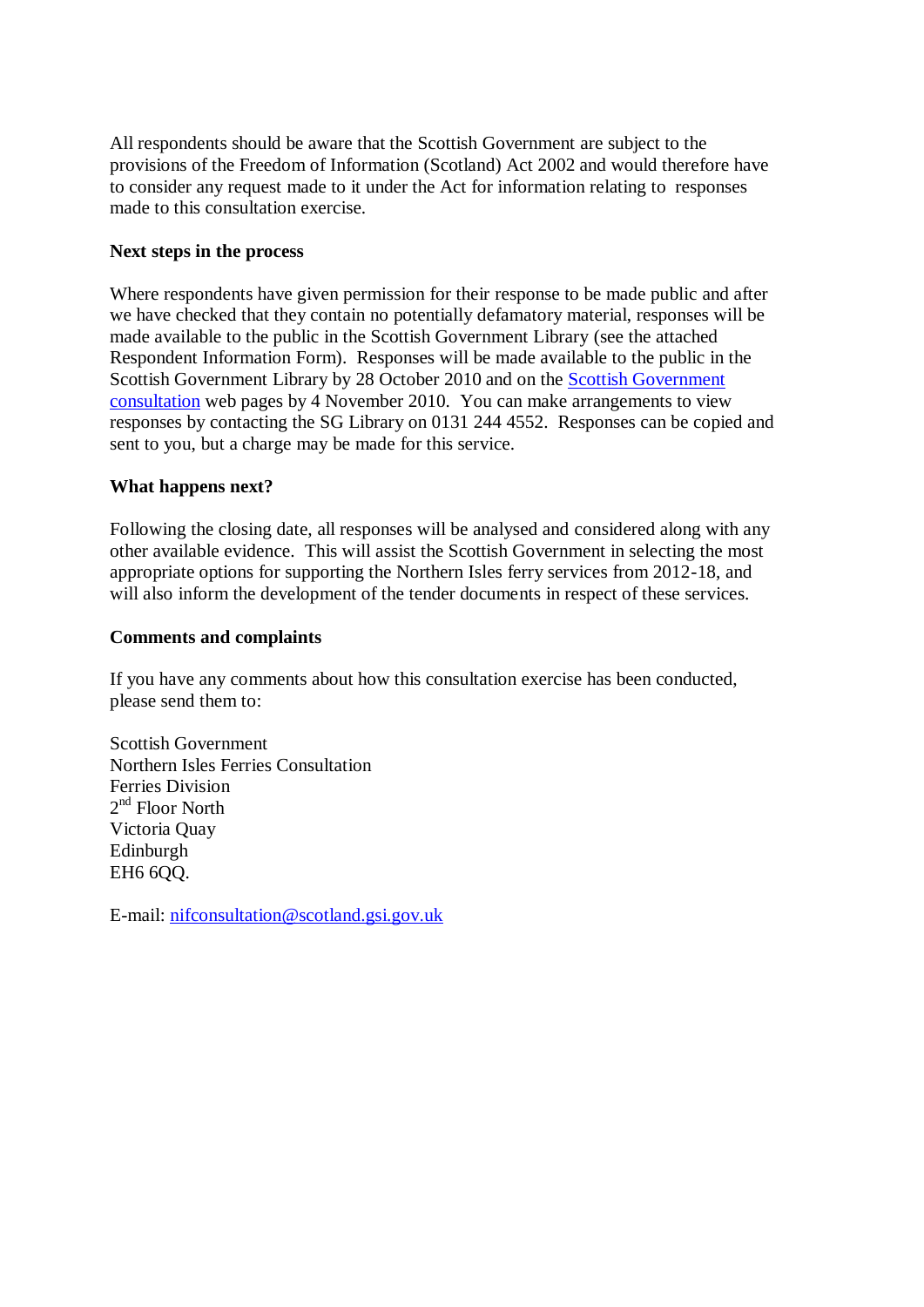

#### **RESPONDENT INFORMATION FORM: NORTHERN ISLES FERRY SERVICES**

Please note that this form **mus**t be completed and returned with your response to ensure that we handle your response appropriately. Thank you for your help.

| 1. | Name/Organisation: | <b>Shetland Islands Council</b>                                       |
|----|--------------------|-----------------------------------------------------------------------|
| 2. | Postal Address:    | <b>Transport Service</b><br>20 Commercial Road<br>Lerwick<br>Shetland |
|    | Post Code          | ZE1 OLX                                                               |
|    | Phone number       | 01595 744868                                                          |

Email address: zettrans@shetland.gov.uk

3. Permissions

**I am responding as …**



| Do you agree to your response being made available to the public (in<br>3a.       | 3c.<br>The name                |  |  |
|-----------------------------------------------------------------------------------|--------------------------------|--|--|
| Scottish Government library and/or on the Scottish Government Website)?           | and address of your            |  |  |
|                                                                                   | organisation will be           |  |  |
| $\boxtimes$<br><b>Yes</b><br>N <sub>0</sub>                                       | made available to              |  |  |
|                                                                                   | the public (in the             |  |  |
| 3b.<br>Where confidentiality is not requested, we will make your response         | <b>Scottish</b>                |  |  |
| available to the public on the following basis (please check one of the following | Government library             |  |  |
| boxes)                                                                            | and/or<br>the<br><sub>on</sub> |  |  |
|                                                                                   | Scottish                       |  |  |
| Yes, make my response, name and address all available                             | Government                     |  |  |
|                                                                                   | website). Are you              |  |  |
| Yes, make my response available, but not my name or address                       | content for<br>your            |  |  |
|                                                                                   | response to be made            |  |  |
| Yes, make my response and name available, but not my address                      | available?                     |  |  |
|                                                                                   |                                |  |  |
|                                                                                   | Yes                            |  |  |
|                                                                                   | N <sub>0</sub>                 |  |  |
|                                                                                   |                                |  |  |
|                                                                                   |                                |  |  |

3d. We will share your response internally with other Scottish Government policy teams who may be addressing the issues you discuss. They may wish to contact you again in the future, but we require your permission to do so. Are you content for Scottish Government to contact you again in relation to this consultation exercise?

Yes  $\boxtimes$  No  $\Box$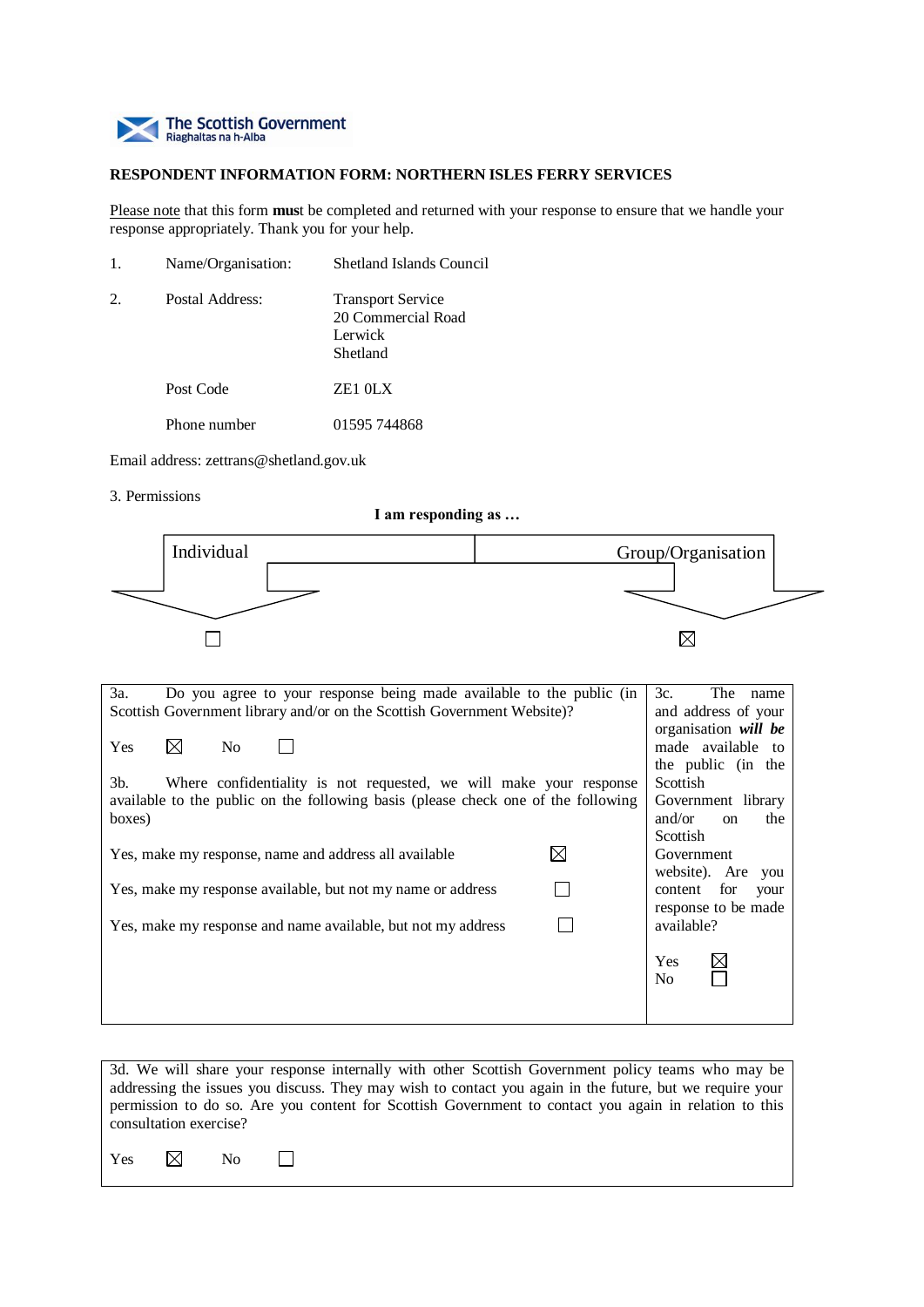#### **THE SCOTTISH GOVERNMENT CONSULTATION PROCESS**

Consultation is an essential and important aspect of Scottish Government working methods. Given the wide-ranging areas of work of the Scottish Government, there are many varied types of consultation. However, in general, Scottish Government consultation exercises aim to provide opportunities for all those who wish to express their opinions on a proposed area of work to do so in ways which will inform and enhance that work.

The Scottish Government encourages consultation that is thorough, effective and appropriate to the issue under consideration and the nature of the target audience. Consultation exercises take account of a wide range of factors, and no two exercises are likely to be the same.

Typically Scottish Government consultations involve a written paper inviting answers to specific questions or more general views about the material presented. Written papers are distributed to organisations and individuals with an interest in the issue, and they are also placed on the Scottish Government web site enabling a wider audience to access the paper and submit their responses<sup>1</sup>. Consultation exercises may also involve seeking views in a number of different ways, such as through public meetings, focus groups or questionnaire exercises. Copies of all the written responses received to a consultation exercise (except those where the individual or organisation requested confidentiality) are placed in the Scottish Government library at Saughton House, Edinburgh (K Spur, Saughton House, Broomhouse Drive, Edinburgh, EH11 3XD, telephone 0131 244 4565).

All Scottish Government consultation papers and related publications (eg, analysis of response reports) can be accessed at: [Scottish Government consultations](http://www.scotland.gov.uk/consultations) (http://www.scotland.gov.uk/consultations)

The views and suggestions detailed in consultation responses are analysed and used as part of the decision making process, along with a range of other available information and evidence. Depending on the nature of the consultation exercise the responses received may:

- indicate the need for policy development or review  $\bullet$
- inform the development of a particular policy
- help decisions to be made between alternative policy proposals
- $\bullet$ be used to finalise legislation before it is implemented

Final decisions on the issues under consideration will also take account of a range of other factors, including other available information and research evidence.

**While details of particular circumstances described in a response to a consultation exercise may usefully inform the policy process, consultation exercises cannot address individual concerns and comments, which should be directed to the relevant public body.** 

 1 <http://www.scotland.gov.uk/consultations>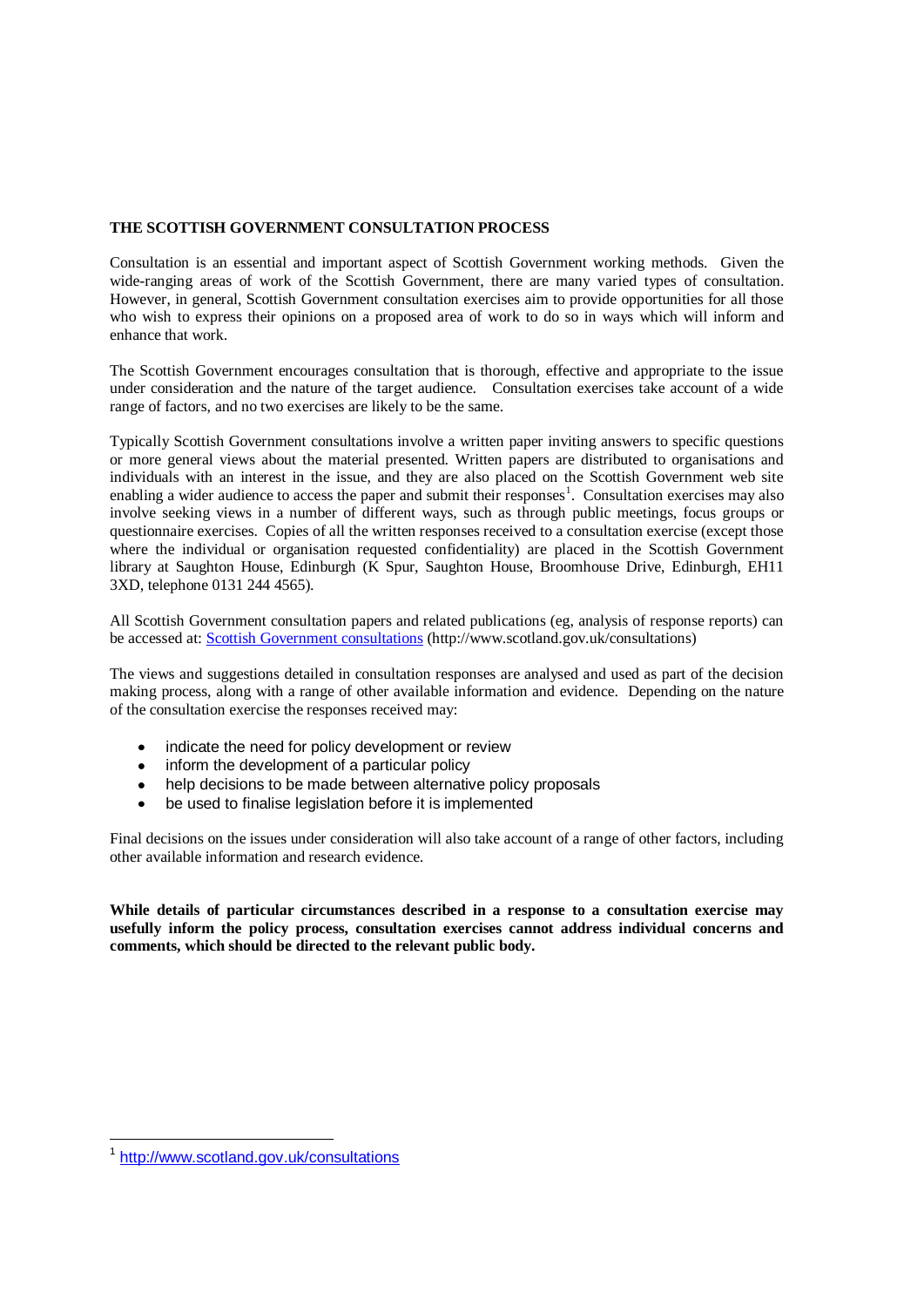

# The Northern Isles Ferry Services

# Questionnaire

The consultation document and this questionnaire can also be downloaded from the Scottish Government website at:

http://www.scotland.gov.uk/Consultations/Current

You can respond to this consultation by completing this Questionnaire. The questionnaire can then be e-mailed to **nifconsultation@scotland.gsi.gov.uk**

Alternatively you can post a hardcopy to the following address:

Scottish Government Northern Isles Ferries Consultation Ferries Division Victoria Quay Edinburgh EH6 6QQ

If you require more information or have any questions about this consultation or the questionnaire, then please telephone 0131-244-1539.

Please note that the deadline for responses is **Thursday 30 September 2010**.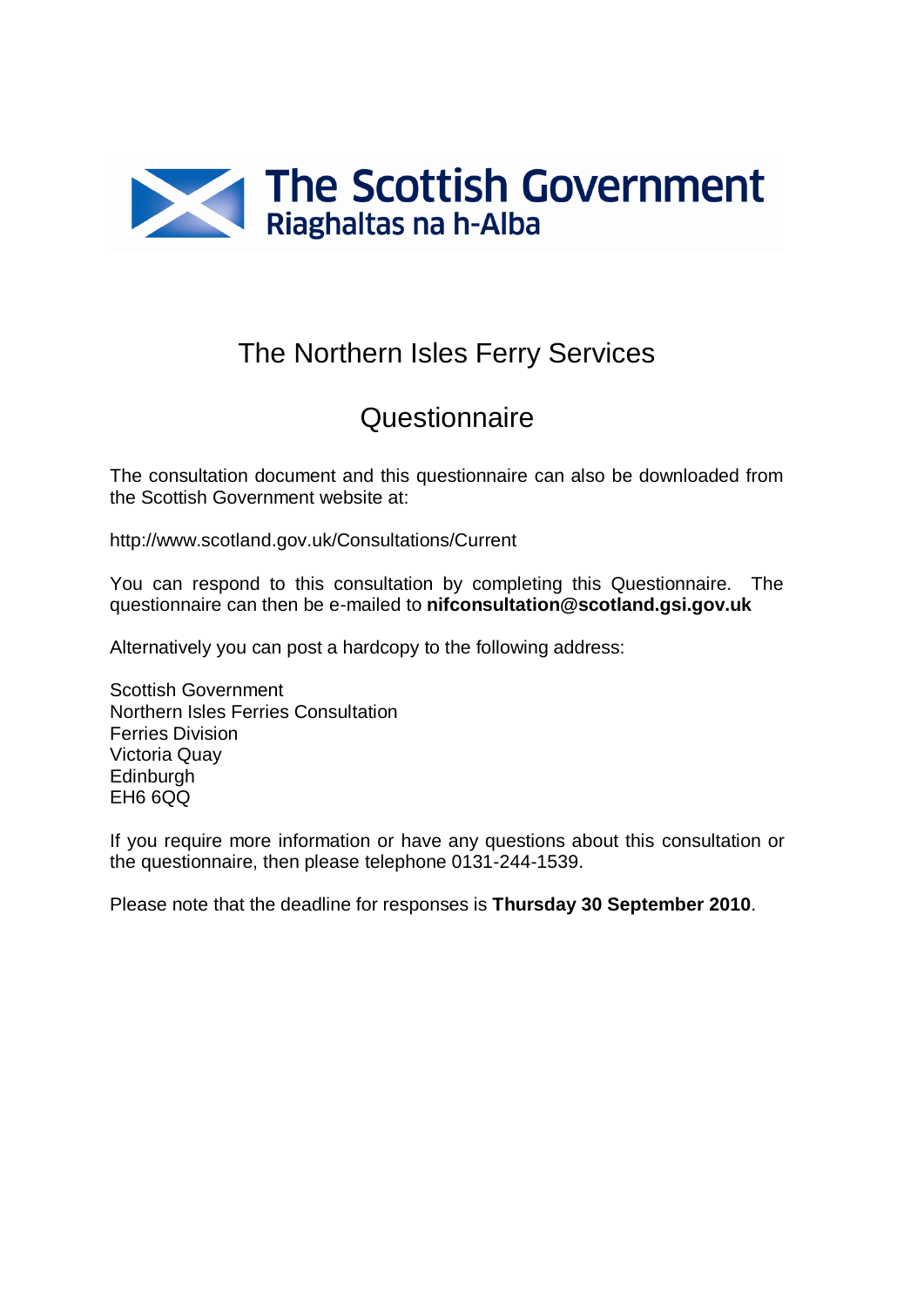## **Consultation Question 1:**

## **a) Should the ferry services be retained broadly as they are?**

 $Yes \boxtimes$  No  $\Box$ 

"Broadly" is interpreted as the current general configuration of ropax and freight vessels but acknowledging that the current constraints the service places on development of future opportunities needs to be addressed.

### **b) Would you be willing to pay more for these services in order to retain them as they are?**

Yes  $\Box$  No  $\boxtimes$  (N.B. Inflationary increases are expected)

The service to Shetland is already failing to meet needs for significant and increasing periods of the year. The costs to travel are already higher then for any island group and therefore paying higher charges for an already inadequate service.

## **c) Given the difficult financial situation, where should we be looking to save money within the delivery of our ferry services?**

#### **Comments:**

The starting point should be that the contract from 2012 onwards will provide at least the same level of service as the existing operation.

First consideration should be given to savings that will not affect the service provided such as increasing revenue through increasing volumes of passengers and freight as well as other measures to reduce the operator's costs including manning levels and cost of manning (for example making best use of staff who necessarily need to be on board in order to comply with manning levels for evacuation procedures)

**Consultation Question 2: What is your preferred option in terms of setting fares in the future? If you think that another option should apply, then please specify?**

#### **Comments:**

The fares system must ensure that it does not disadvantage those who rely on the services and access to opportunities (employment, commercial and social) to live on the islands.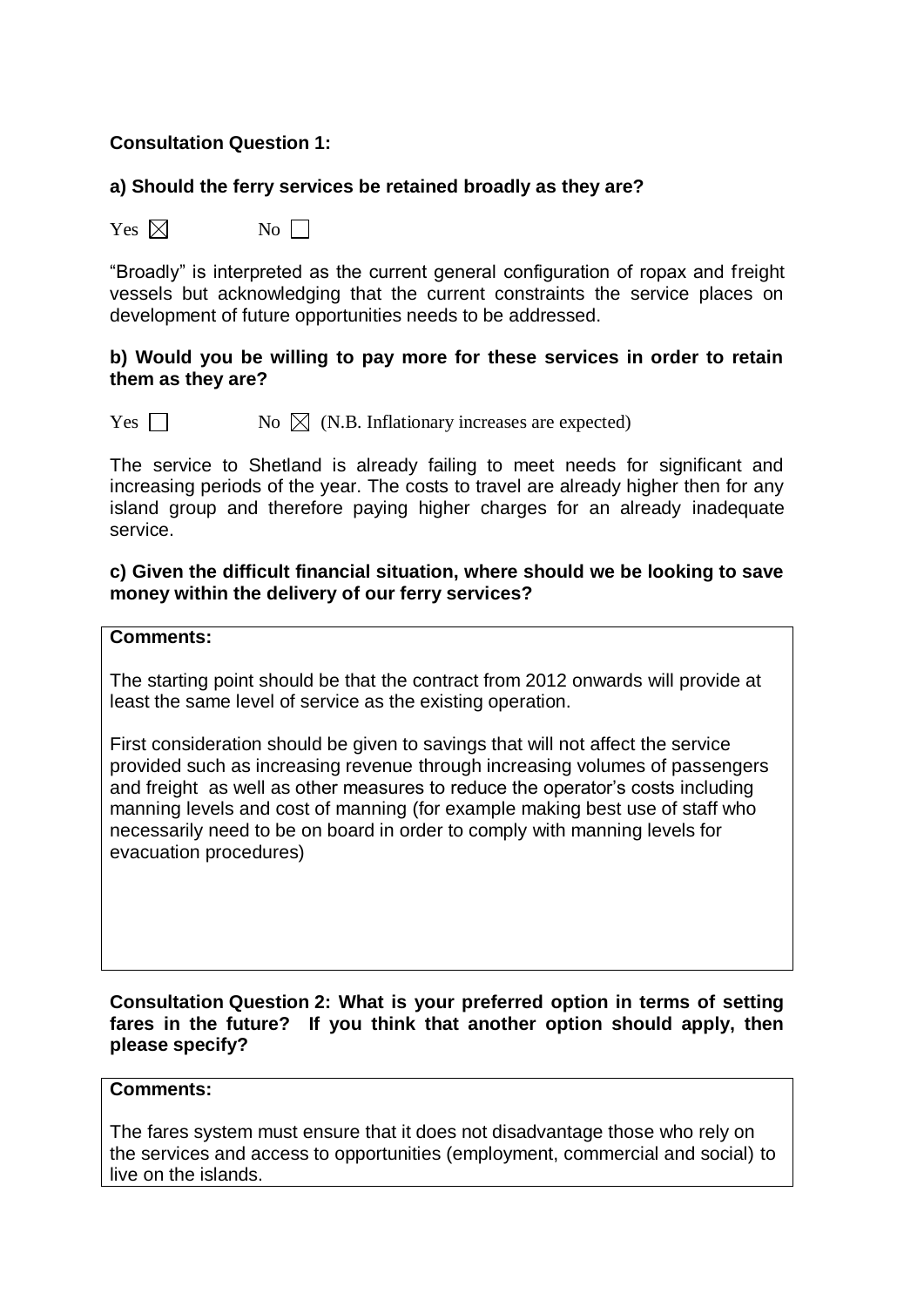On overnight services operators should be encouraged to find a fares structure that maximises the utilisation of the available bunks.

Revenue Management techniques such as used in the hotel industry (e.g. early booking discounts, non-flexible discounts, etc) should be explored to generate additional traffic and better match supply and demand.

The contract must prevent the operator from charging alteration or cancellation fees.

Operators should consider restricting the use of concession tickets for cabins at peak times.

Fare structures should recognise that distance travelled is not necessarily a fair basis for charging in the case of lifeline services where the need to travel is not affected by distance alone if at all. In Shetland the need to travel is determined by the location of essential services and social/ economic opportunities that happen to be at the other end of a long stretch of water. The need to travel would be the same if it was a short (or even longer) stretch of water. These circumstances are outwith the control or influence of communities or businesses. Similarly when looking at inward migration and inward investment and development it is the absolute cost and reliability to the traveler/ developer/ industry that has the biggest influence on the decision to locate on an island and not distance alone.

## **Consultation Question 3:Should the invitation to tender continue to specify these ports?**

| ۰,<br>۰, |
|----------|
|----------|

 $\Box$  No  $\Box$ 

#### **Comments:**

Main tender should be for existing ports, or at least Lerwick and Aberdeen. However, operators could be encouraged to suggest alternatives provided they detail all the consequences for the users of alternatives.

The attention of prospective tenderers must be drawn to the ZetTrans Origin & Destination study which determined that for most the port of Aberdeen is the landfall that best meets the social and economic needs of Shetland.

## **Consultation Question 4:Should the invitation to tender continue to specify the routes?**

| Yes $\boxtimes$ |  | No $\Box$ |  |
|-----------------|--|-----------|--|
|-----------------|--|-----------|--|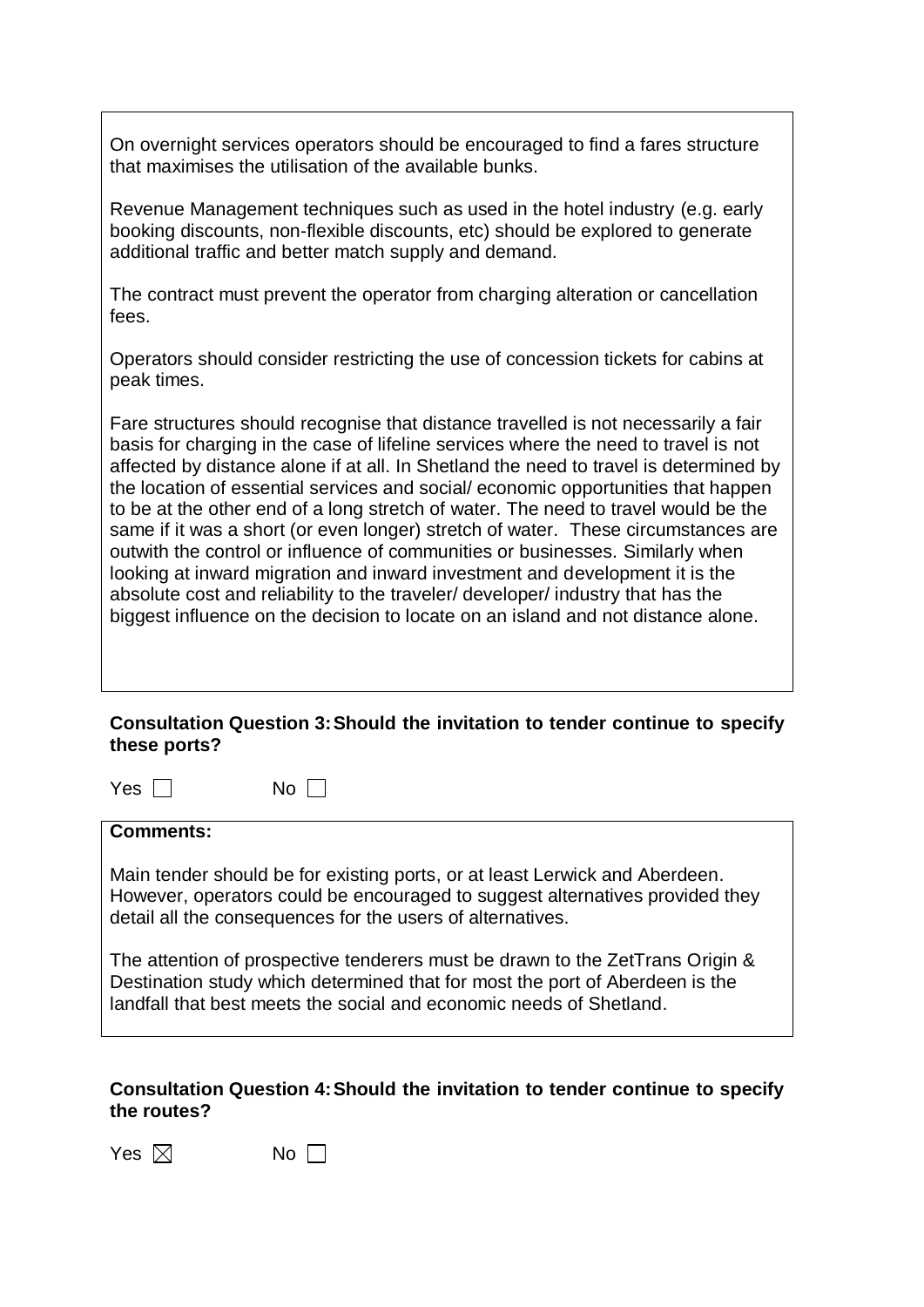### **Comments**

The contract should specify the routes that are known to meet the economic and social needs of the islands. This will provide confidence that fundamental socioeconomic imperatives are met.

The invitation to tender could invite submission of alternatives but it must be shown through evaluation process that alternatives can meet the needs of the communities served.

## **Consultation Question 5:Should the invitation to tender allow bidders to nominate other ports/routes?**

Yes  $\boxtimes$  No  $\Box$ 

## **Comments: See answer to Q3 & Q4 above.**

It is acknowledged that innovation has the potential to add value to the service delivered. In principle, alternatives should not be discouraged. However, consideration of alternatives must ensure that performance against economic and social needs is properly evaluated in any award process.

**Consultation Question 6:a) should the current policy of sharing ferry resources across the two Island groups be retained or b) is there a need for each Island Group to have its own dedicated services? Please tell us why.**

a) b)  $\Box$ 

## **Comments:**

The cost implications of the 2 alternatives need to be understood. If there are economies of scale to a) then these should be encouraged. If not, then consider b).

Operational implications also need to be understood. The practice allowed in the existing contract of taking vessels off one route to relieve on another should not be accepted for scheduled maintenance.

Not clear whether this would allow current Kirkwall calls for the Shetland service. There are benefits to Shetland and Orkney of the inter island connection and the consequences of any reduction of this inter island capability must be clearly understood in terms of the impacts on each island group before an informed opinion can be offered.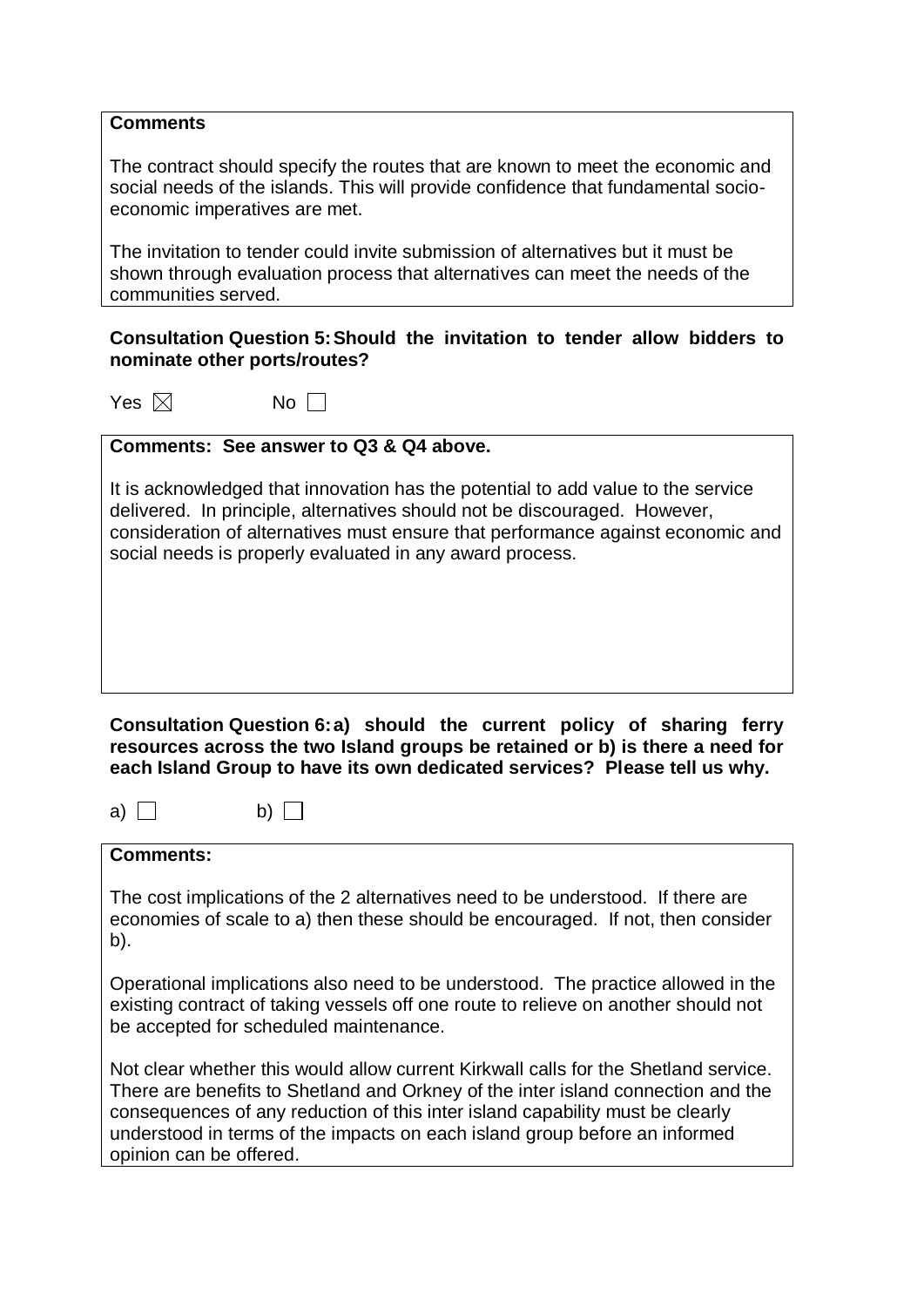## **Consultation Question 7: What do you think would be an appropriate food and drink provision on board the services?**

## **Comments:**

The level of onboard services should be able to be delivered without any crew over and above the safe manning level unless the revenue generated by having the extra staff more than meets the cost of them.

Reflecting on the existing contract feedback suggests that a future contract should ensure that any onboard services are marketed effectively to increase revenue review of performance financially may be useful in the performance monitoring regime.

The facilities must be at least adequate for the length of time passengers have to spend on board the vessels in terms of berths and catering.

**Consultation Question 8:Do the current timetables meet your needs? If not, please outline what changes you would like to see introduced in the comments box.** 

| Yes $\boxtimes$ | No |
|-----------------|----|
|-----------------|----|

**Comments:** 

The current timetable and frequency (both in summer and winter) is the minimum which would meet Shetland's requirements. Any changes must improve the service rather than reducing it.

There are growing capacity constraints throughout the year and with the objectives to increase economic activity through developing Renewables, Oil and Gas and Decommissioning opportunities in is anticipated that demand will grow significantly (recognised by the Minister for Transport, Infrastructure and Climate Change in his statements on Radio Shetland on 7 September 2010 when he announced that due to initiatives such as the Total project demand and therefore revenues are likely to increase).

The 1900 departures from Aberdeen and Lerwick are good. Any earlier times restrict time on mainland and time to travel to port.

The 0700 / 0730 arrivals are ideal for onward travel. Later arrivals should be resisted.

Calls at Kirkwall should not arrive after 2300.

The current ability to check in and board 2 hours before sailing should be protected as should the ability to remain onboard after arrival.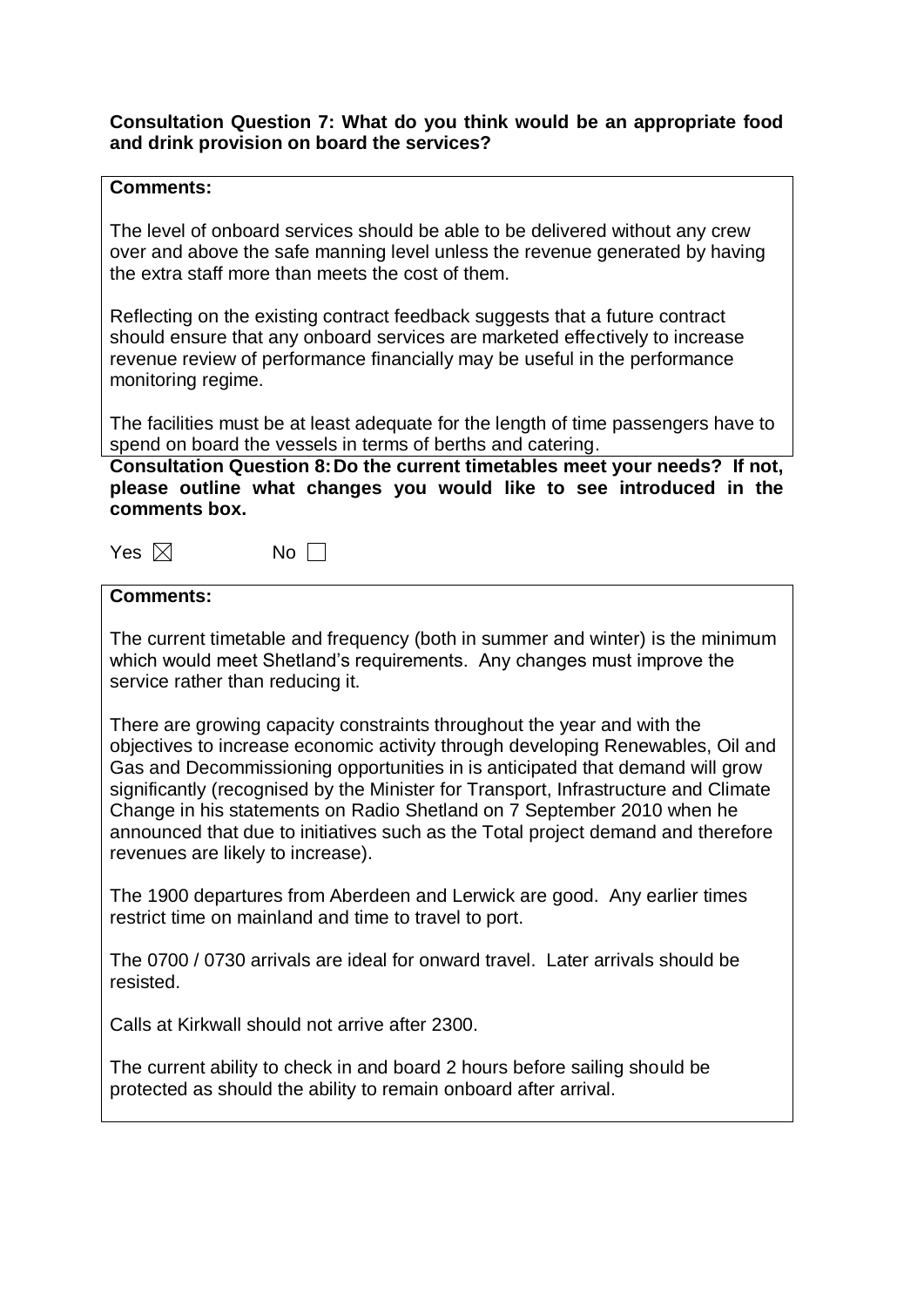## **Consultation Question 9:a) should the Northern Isles ferry services be retained as one single bundle or b) should prospective operators be able to bid for each route separately?**

| a |  |  |  |  |  |  |  |
|---|--|--|--|--|--|--|--|
|---|--|--|--|--|--|--|--|

## **Comments:**

See comments to Q6 above.

b)  $\Box$ 

If bundle split then the tenders must be run concurrently to allow prospective operators to reflect economies of scale in their tender price.

How would each route defined? Scrabster / Stromness and Aberdeen / Kirkwall / Lerwick

**or**

Scrabster / Stromness, Aberdeen / Lerwick, Kirkwall / Lerwick and Aberdeen / Kirkwall?

## **Consultation Question 10: a) should the Northern Isles freight services remain integrated within the current bundle or b) should freight be tendered for separately?**

a) b)  $\Box$ 

## **Comments:**

Freight should be included in the tender.

Consideration needs to be given to the desirability of SG subsidising 2 separate freight operations to the Northern Isles.

From Shetland's point of view, the question would be whether the current Streamline service would be included in a specification for the bundle. If it is not, then consideration should be given to ensuring that the tender for the lift - on / lift - off service is aligned with the Northern Isles tender for 2012 to generate greater potential for economies of scale to be realized.

Separating freight would reduce operational flexibility.

## **Consultation Question 11: Should additional uses for the vessels be explored?**

Yes  $\boxtimes$  No  $\Box$ 

## **Comments:**

As long as the lifeline requirements of the service are always a priority and the implications of taking the vessel off these are understood.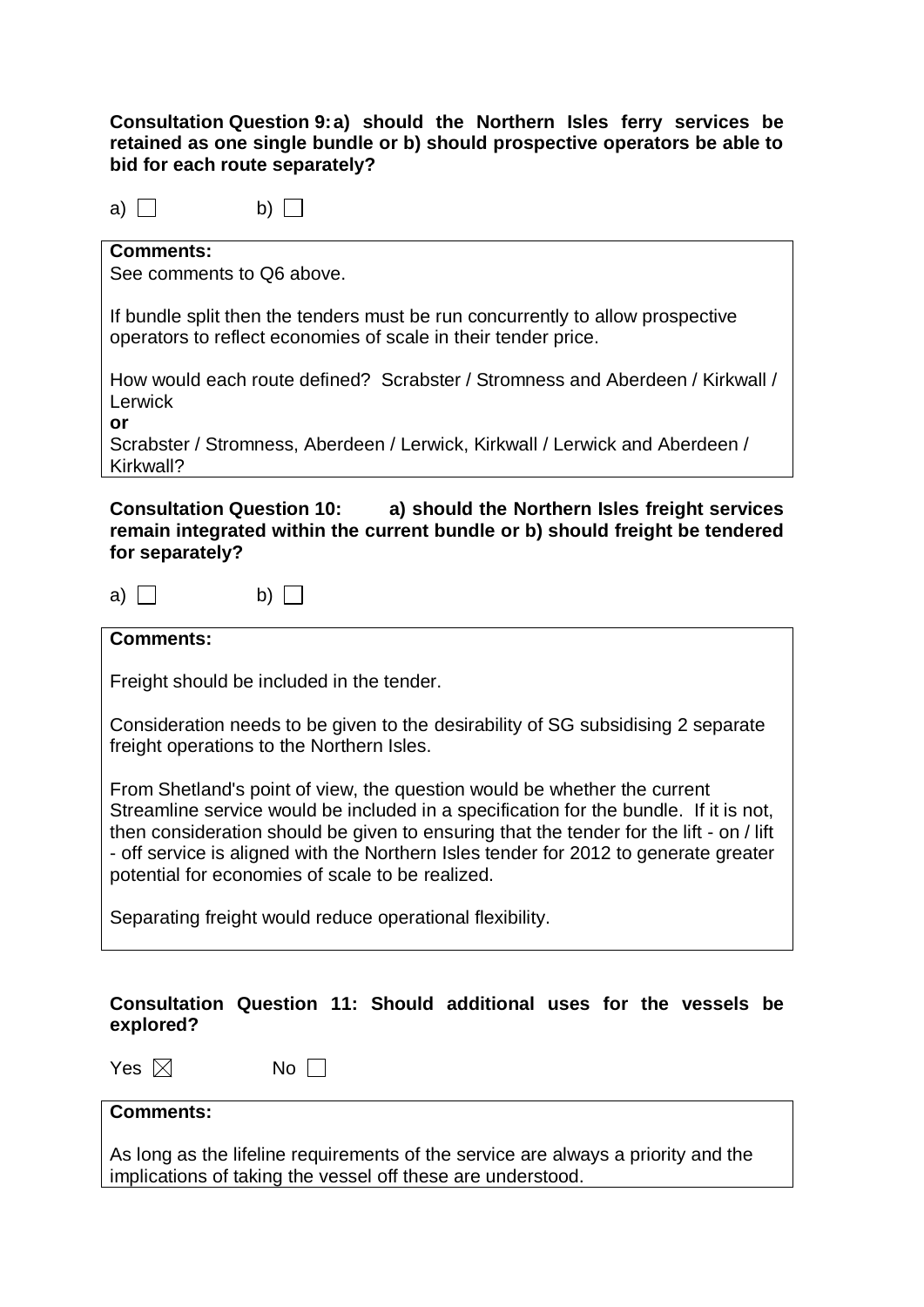The points made in section 15.2 of the consultation document are a generalization relating to overall passengers numbers and does not acknowledge that there are several times during the winter months when the current full cabin capacity is inadequate to accommodate all travelers needing to get to and from Shetland including during holiday periods, significant local events such as music festivals and Up Helly Aa which contribute significantly to Shetland's reputation and hence tourism activity and future potential.

Furthermore, the paragraph limits itself to commentary on the present and takes no account of Shetland's objectives to develop new commercial activity and grow its population which will place additional demand on the services.

It is essential to retain a two passenger vessel service to provide a reliable service during the winter period especially when the sea keeping capabilities of the "new" freighter(s) is still to be proven.

## **Consultation Question 12: Would you be prepared to consider changes to the current timetables to allow this to happen?**

 $Yes \Box$  No  $\Box$ 

**Comments:** 

Would need to know the extent of these. E.g. Minor timing changes may be acceptable whereas reduction in the frequency or capacity of the existing service would not.

**Consultation Question 13: a) should the current contract duration of six years be retained or b) should the Scottish Government explore the possibility of extending the contract duration?** 

 $\Box$  b)  $\Box$ 

#### **Comments:**

Scottish Government must explore the implications of a longer contract duration to encourage operators to invest in improved facilities. However, if the duration is extended, there must be effective control of the quality of the service delivered.

There needs to be the ability built into the contract to alter the specification mid term (say 5 years into a contract and at other times) if it is failing to meet social and economic needs or in response to changing circumstances.

Bear in mind that the Aberdeen / Lerwick service is the only ferry route to and from Shetland (unlike other major island groups in Scotland which have multiple links). If the service is inadequate and cannot be addressed due to a longer term inflexible contract the sustainability of the islands could be jeopardised.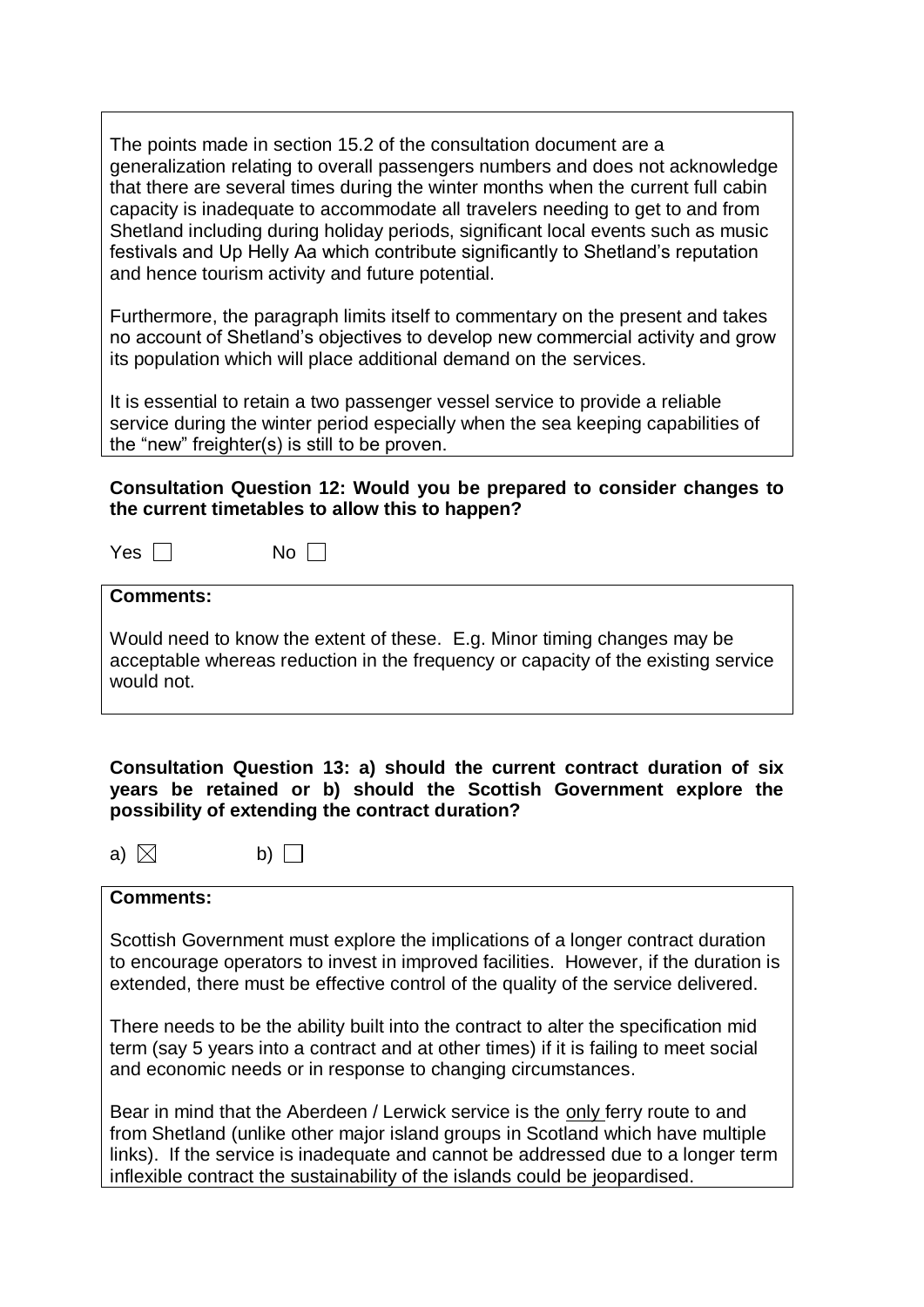This question is different to the one in the consultation document which ends " please specify?" We should suggest 12 years (or 10 years with an option to extend for 2 years based on performance).

**Consultation Question 14: Are you satisfied with the current performance monitoring? If not, please outline what changes you would like to see introduced.**

 $Yes \Box$  No  $\Box$ 

**Comments:** 

There is little evidence of the current monitoring in the public domain.

Would help to agree Key Performance Indicators with the Scottish Government and operator for use in the ZetTrans reporting framework.

Monitoring should be more than just performance data and must be able to demonstrate that the service provided is meeting the social and economic needs of the communities served. Therefore the communities served should be involved in developing meaningful KPIs that can be used to monitor contractual performance and also performance in terms of the service's ability to support economic growth in the communities served.

There needs to be an effective mechanism to capture the unsatisfied demand and especially when passengers cannot get cabin accommodation and/ or a vehicle space on the sailing of their choice.

#### General Points

It is disappointing that there is no opportunity to comment on future vessel utilization such as options for daytime running, dual purpose freighters, etc.

It is felt that the consultation takes a short term view and does not take sufficient account of the objective in Shetland to grow the population, build on existing industries such as fishing, aquaculture, oil and gas, events promotion and develop new industries in the fields of renewables and decommissioning. For these opportunities to be realized the capacity and reliability of the transport link must be in place before the investment and development can take place.

A lot of the constraints of the current services could be addressed by procuring a replacement freight vessel that has dual passenger carrying capability when required. This would also give the opportunity for a sustainable ferry connection between Shetland and Scandinavia and perhaps enable one of the ropax vessels to be redeployed in the winter months (although more work would be required to establish whether needs could still be met).